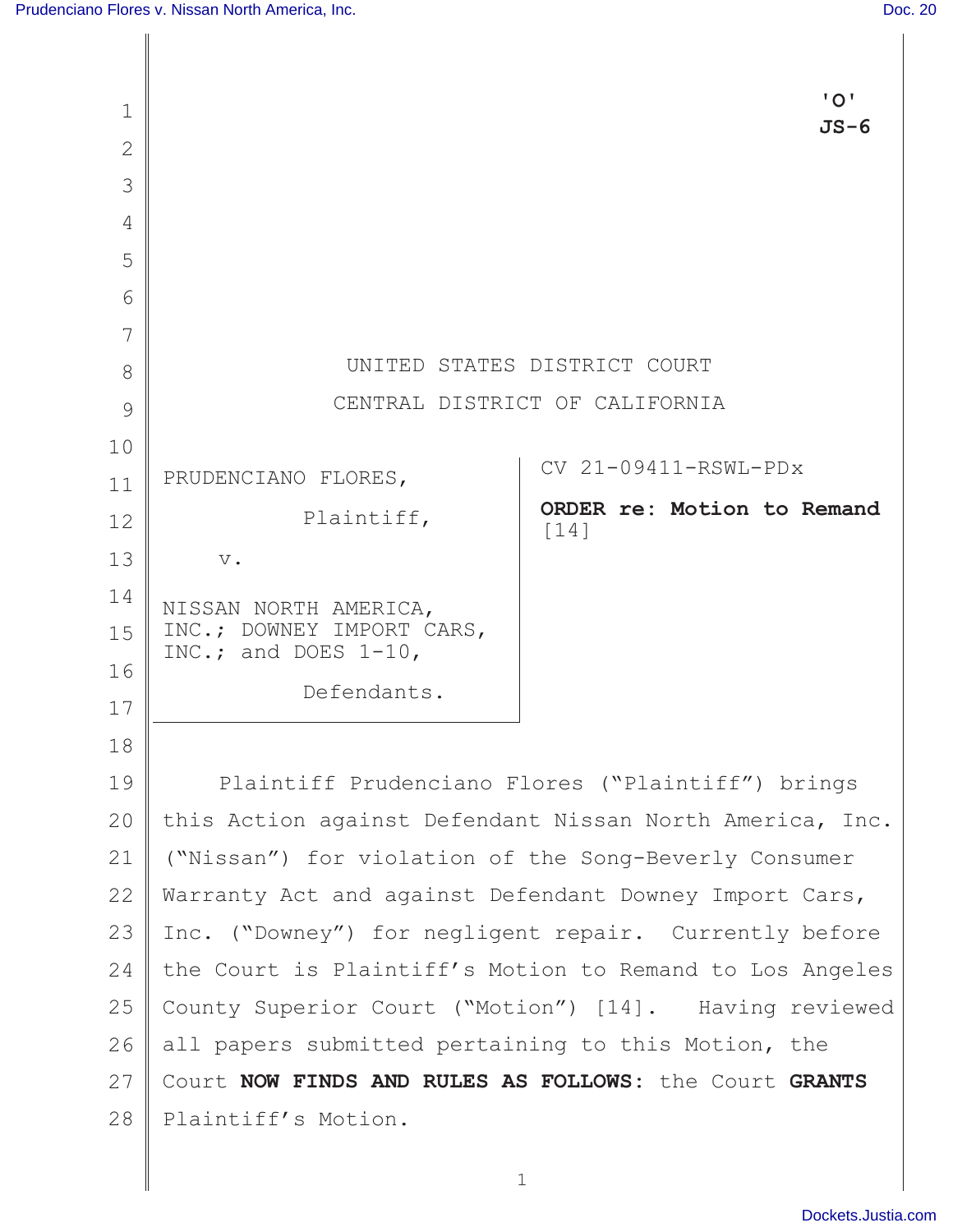| $\mathbf 1$   | I.<br><b>BACKGROUND</b>                                  |
|---------------|----------------------------------------------------------|
| 2             | Factual Background<br><b>A.</b>                          |
| 3             | Plaintiff is a resident of Los Angeles, California.      |
| 4             | First Am. Compl. ("FAC") 1 2, ECF No. 11. Nissan is a    |
| 5             | corporation authorized to conduct business in            |
| 6             | California. Id. 1 3. Downey is a corporation organized   |
| 7             | under the laws of California and authorized to conduct   |
| 8             | business in California. Id. 14.                          |
| $\mathcal{G}$ | On May 24, 2020, Plaintiff purchased a 2020 Nissan       |
| 10            | Sentra ("Vehicle"), which was manufactured and           |
| 11            | distributed by Nissan. Id. 16. Plaintiff received an     |
| 12            | express written warranty in which Nissan undertook to    |
| 13            | preserve or maintain the utility and performance of the  |
| 14            | Vehicle and to provide compensation if there was a       |
| 15            | failure in the Vehicle's utility or performance for a    |
| 16            | specified period of time. Id. 10. The warranty           |
| 17            | provided that in the event a defect developed with the   |
| 18            | Vehicle during the warranty period, Plaintiff could      |
| 19            | deliver the Vehicle for repair services to a repair shop |
| 20            | and the Vehicle would be repaired. Id.                   |
| 21            | During the warranty period, the Vehicle contained        |
| 22            | or developed defects that substantially impaired the     |
| 23            | use, safety, and value of the Vehicle. Id. 11.           |
| 24            | Plaintiff provided Nissan with sufficient opportunity to |
| 25            | repair the Vehicle, but Nissan failed to repair the      |
| 26            | Vehicle within a reasonable number of attempts. Id.      |
| 27            | II 14-15. Plaintiff also delivered the Vehicle to        |

2

28 Downey for repair on numerous occasions, but Downey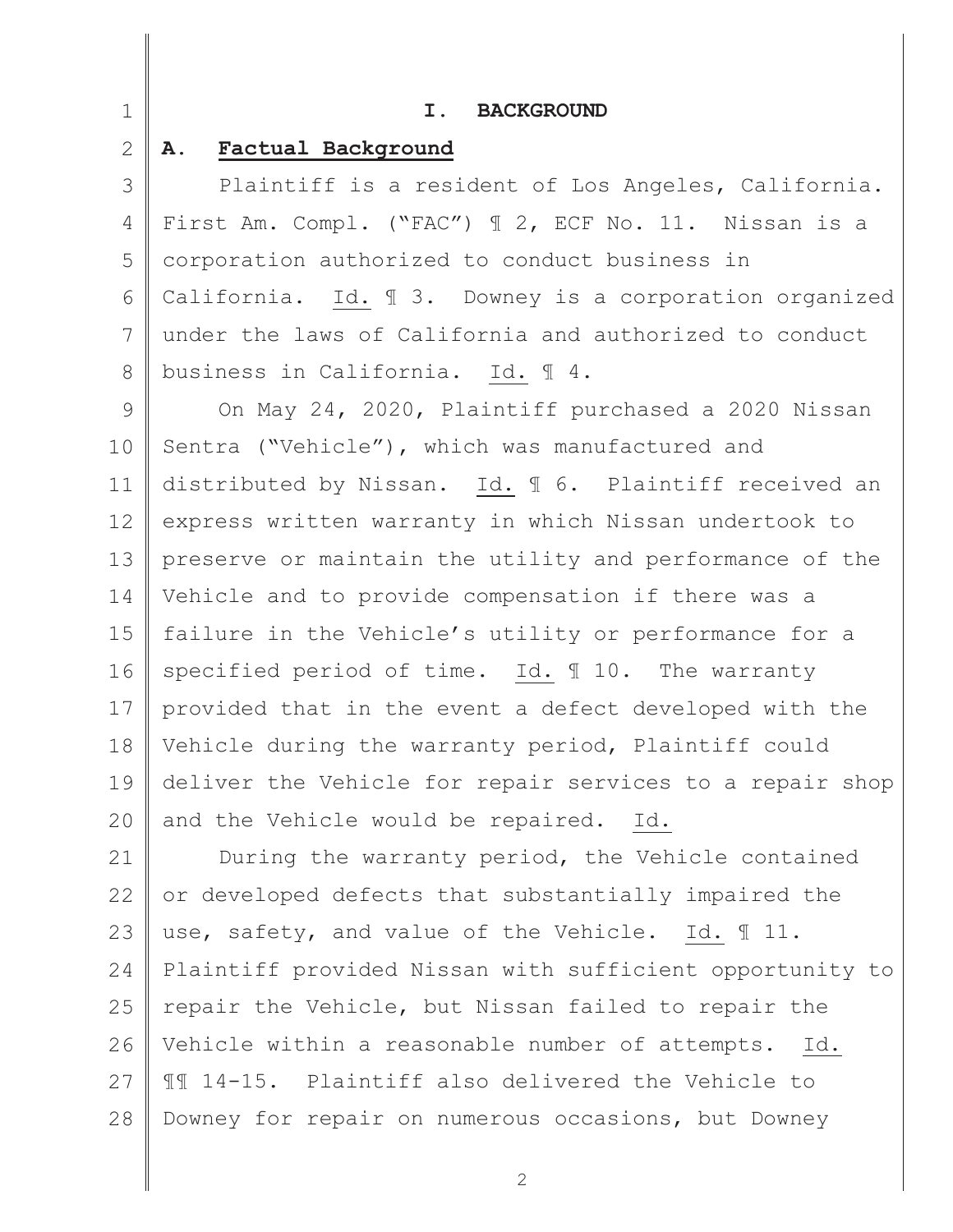1 2 3 4 5  $\mathbb{R}$ breached its duty to properly store and repair the Vehicle in accordance with industry standards. Id. ¶¶ 43-45. Because of Nissan's breach of warranty and Downey's negligence in failing to repair the Vehicle, Plaintiff was financially damaged. Id. ¶¶ 18, 47.

## **B. Procedural Background**

7 8 9 10 11 12 13 14 15 On October 29, 2021, Plaintiff filed her Complaint [1-2] against Nissan in the Superior Court of California, County of Los Angeles. On December 3, 2021, Nissan removed [1] the case to this Court. Nissan stated that this Court had diversity jurisdiction over the case because Plaintiff is domiciled in California, while Defendant is a Delaware corporation with a principal place of business in Tennessee. See Notice of Removal ¶¶ 13-14, ECF No. 1.

16 17 18 19 20 21 22 Plaintiff filed a First Amended Complaint ("FAC") [11] on December 22, 2021, which added a new cause of action for negligent repair against Downey. Plaintiff then filed the instant Motion to Remand [14] on January 24, 2022, arguing that the case must be remanded because the addition of Downey destroys diversity. Defendant has not opposed the Motion.

23

6

### **II. DISCUSSION**

#### 24 **A. Legal Standard**

25 26 27 28 Civil actions may be removed from state court if the federal court has original jurisdiction. See Syngenta Crop Prot., Inc. v. Henson, 537 U.S. 28, 33 (2002). Diversity jurisdiction exists in all civil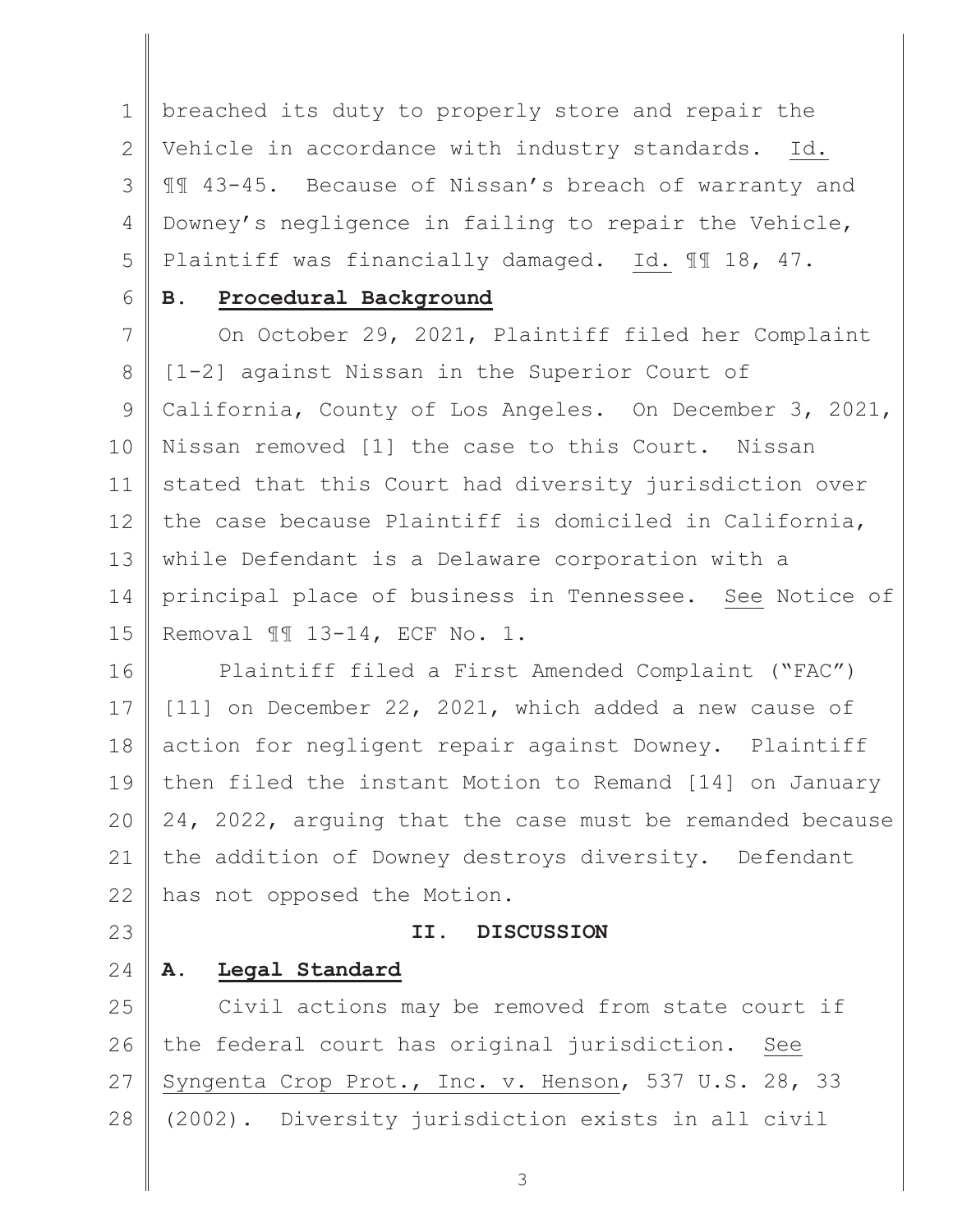1 2 3 4 5 6 7 8  $\mathbb{R}$ actions between citizens of different states where the amount in controversy exceeds \$75,000, exclusive of interest and costs. 28 U.S.C. § 1332. There must be complete diversity of citizenship, meaning "each of the plaintiffs must be a citizen of a different state than each of the defendants." Morris v. Princess Cruises, Inc., 236 F.3d 1061, 1067 (9th Cir. 2001) (citing Caterpillar Inc. v. Lewis, 519 U.S. 61, 68 (1996)).

9 10 11 12 13 14 15 16 17 18 19 20 "The burden of establishing jurisdiction falls on the party invoking the removal statute, which is strictly construed against removal." Sullivan v. First Affiliated Sec., Inc., 813 F.2d 1368, 1371 (9th Cir. 1987) (internal citations omitted). Courts resolve all ambiguities "in favor of remand to state court." Hunter v. Philip Morris USA, 582 F.3d 1039, 1042 (9th Cir. 2009) (citing Gaus v. Miles, Inc., 980 F.2d 564, 566 (9th Cir. 1992)). A removed case must be remanded "[i]f at any time before final judgment it appears that the district court lacks subject matter jurisdiction." 28 U.S.C. § 1447(c).

#### 21 **B. Discussion**

22 23 24 25 26 27 28 The Court begins by noting that Defendants failed to oppose this Motion and offer no excuse for their failure to oppose. The Motion is therefore **GRANTED** for this reason. See C.D. Cal. L.R. 7-12 ("The failure to file any required document, or the failure to file it within the deadline, may be deemed consent to the granting or denial of the motion."); Flores v. FCA US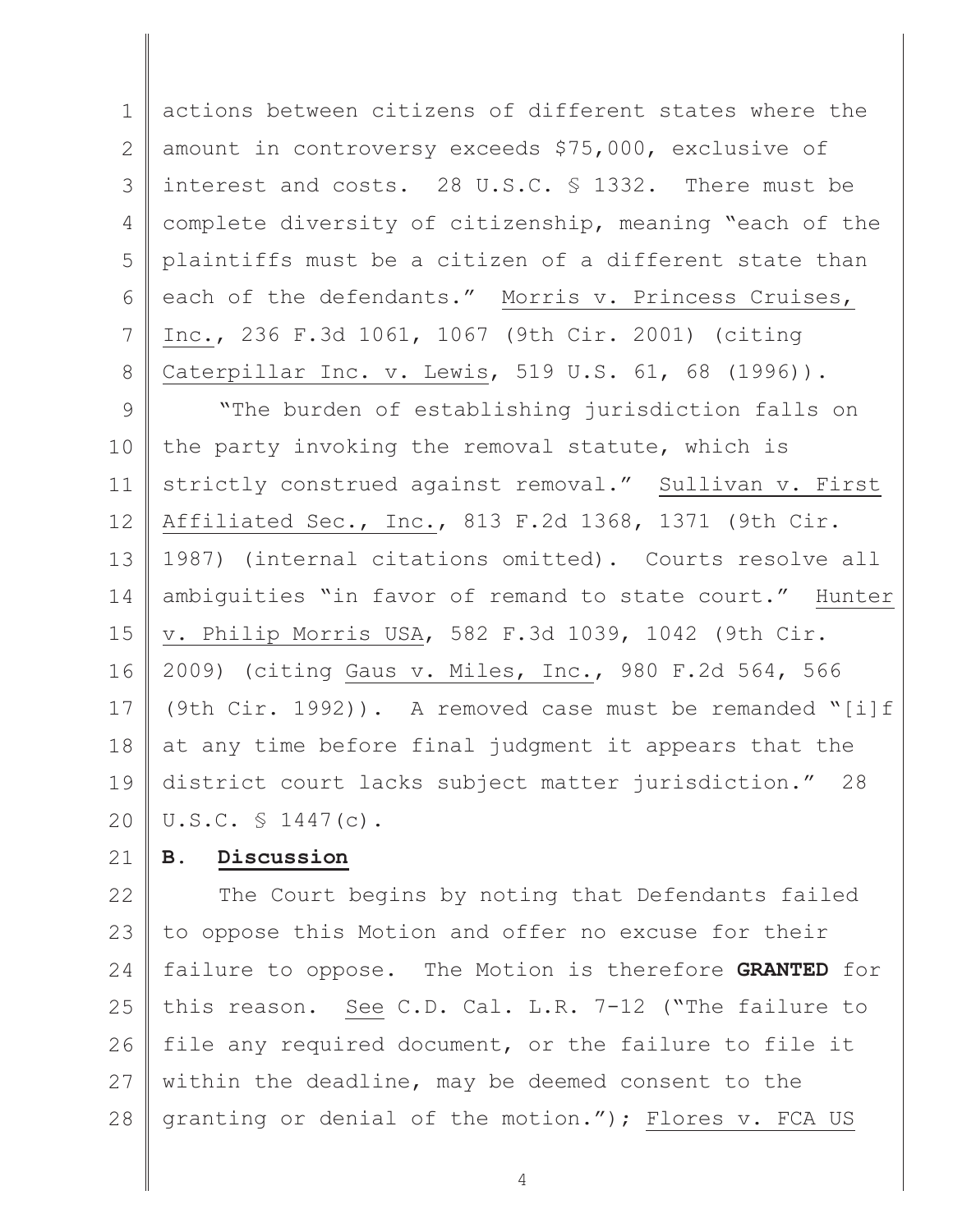1 2 3  $\mathbb{R}$ LLC, No. 2:20-cv-6278-ODW (KSx), 2020 WL 5549140 (C.D. Cal. Sept. 15, 2020). Nonetheless, the Court finds that remand is warranted on the merits as well.

4 5 6 7 8 9 10 11 12 13 14 15 16 17 18 19 20 21 22 In its Notice of Removal, Defendant asserts that this Court has diversity jurisdiction over this Action because Plaintiff is a citizen of California and Defendant is a citizen of both Delaware and Tennessee. See Notice of Removal ¶¶ 13-14. Plaintiff argues that remand is necessary because the addition of Downey to this Action destroys diversity. Pl.'s Mem. P. & A. in Supp. of Mot. to Remand 1:14-18, ECF No. 14-1. The Court agrees that the addition of Downey would destroy this Court's diversity jurisdiction. Downey does not appear to be diverse from Plaintiff because both are alleged to be California citizens, and neither Defendant has stated otherwise. See FAC ¶¶ 2, 4; see also Sullivan, 813 F.2d at 1371 (stating that the burden is on the removing defendant to establish that subject matter jurisdiction is proper). Therefore, the Court must analyze whether Downey was properly joined to this Action to determine whether the case must be remanded for lack of jurisdiction.

23

# 1. Joinder

24 25 26 27 28 Where a case has been removed from state court and the plaintiff attempts to amend its complaint to join nondiverse defendants that would destroy the federal court's subject matter jurisdiction, the amendment must be scrutinized under 28 U.S.C. § 1447(e). Clinco v.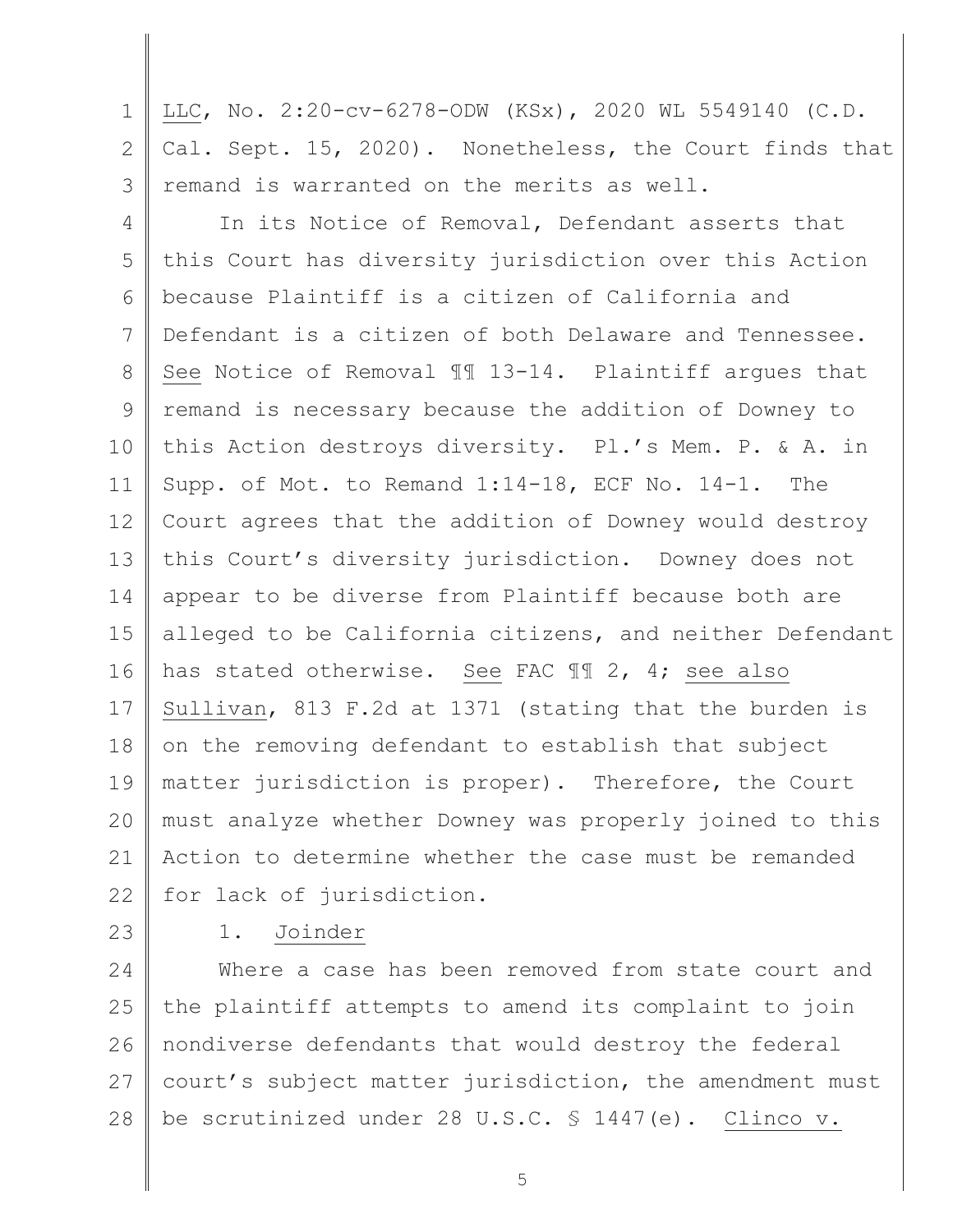1 2 3 4 5  $\mathbb{R}$ Roberts, 41 F. Supp. 2d 1080, 1088 (C.D. Cal. 1999). Section 1447(e) affords courts discretion to either deny joinder of the nondiverse defendant or to permit joinder and remand the action to state court. 18 U.S.C.  $$1447(e)$ .

6 7 8 9 10 11 12 13 14 15 16 17 In deciding whether to permit joinder, "a court should consider: (1) whether the party sought to be joined is needed for just adjudication and would be joined under Federal Rule of Civil Procedure 19(a); (2) whether the statute of limitations would prevent the filing of a new action against the new defendant should the court deny joinder; (3) whether there has been unexplained delay in seeking the joinder; (4) whether the joinder is solely for the purpose of defeating federal jurisdiction; and (5) whether the claim against the new party seems valid." Clinco, 41 F. Supp. at 1082. The Court will address each factor in turn.

18

a. Rule 19

19 20 21 22 23 24 25 26 27 28 "Federal Rule of Civil Procedure 19 requires joinder of persons whose absence would preclude the grant of complete relief, or whose absence would impede their ability to protect their interests or would subject any of the parties to the danger of inconsistent obligations." Clinco, 41 F. Supp. 2d at 1082; Fed. R. Civ. P. 19(a). Courts consider whether a non-diverse defendant is a necessary party under Rule 19 when determining whether to allow a diversity-destroying amendment, but amendment under § 1447(e) is less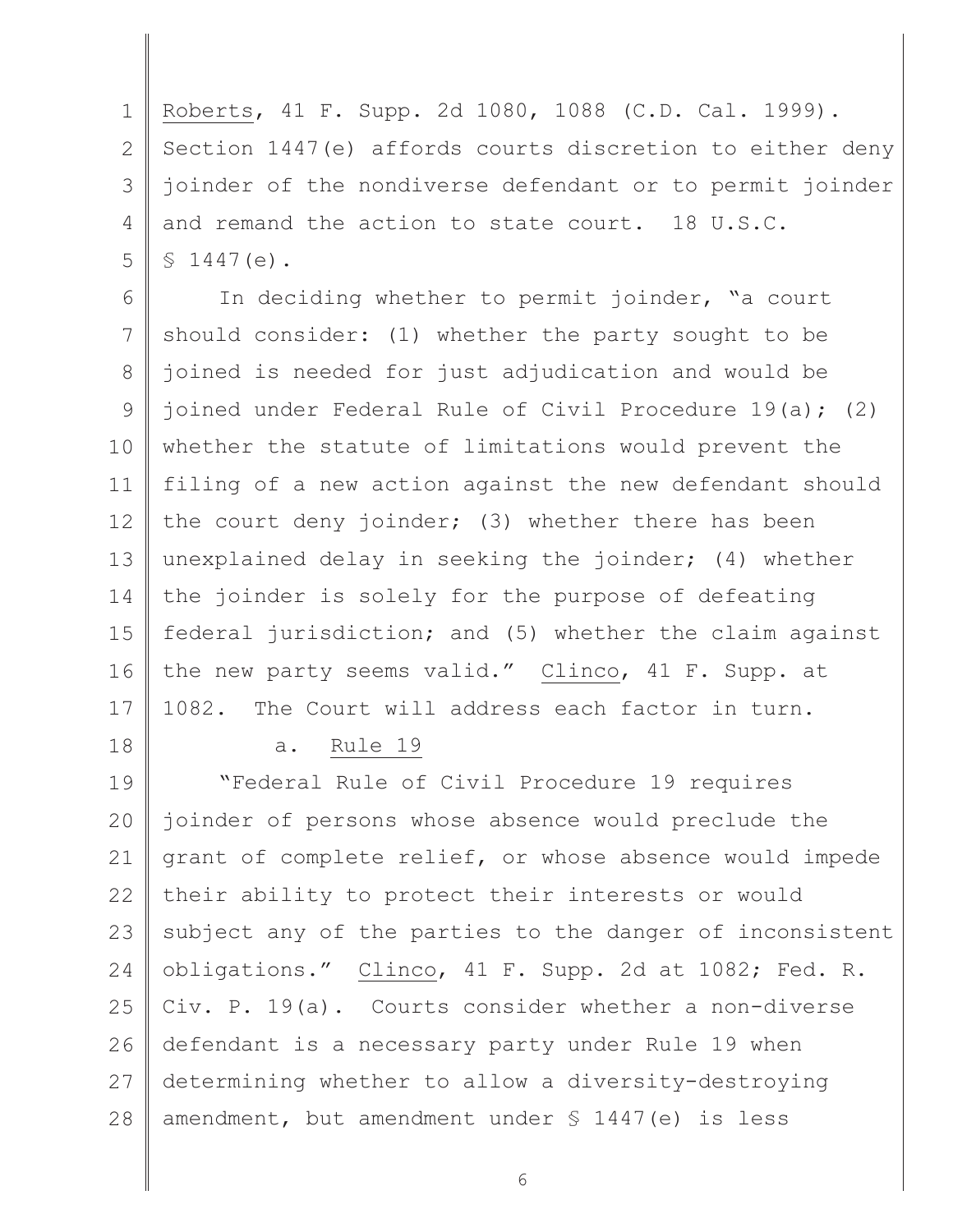| $\mathbf 1$ | restrictive than joinder under Rule 19. IBC Aviation     |
|-------------|----------------------------------------------------------|
| 2           | Servs., Inc. v. Compiana Mexicana de Aviacion, S.A. de   |
| 3           | C.V., 125 F. Supp. 2d 1008, 1011-12 (N.D. Cal. 2000).    |
| 4           | Under § 1447(e), joinder is proper when "failure to join |
| 5           | will lead to separate and redundant actions." Id. at     |
| 6           | 1012. Moreover, "a court may find that joinder [under    |
| 7           | \$ 1447(e)] is appropriate for the just adjudication of  |
| 8           | the controversy if there is a high degree of involvement |
| 9           | by the defendant in the occurrences that gave rise to    |
| 10          | the plaintiff's cause of action." Yenokian v. BMW of N.  |
| 11          | Am., LLC, No. CV 18-4897JFW (RAOx), 2018 WL 6177230, at  |
| 12          | *2 (C.D. Cal. Oct. 19, 2018) (quoting McGrath v. Home    |
| 13          | Depot USA, Inc., 298 F.R.D. 601, 608 (S.D. Cal. 2014)).  |
| 14          | Here, Plaintiff's claims against Nissan and Downey       |
| 15          | involve the same Vehicle, the same alleged defects in    |
| 16          | the Vehicle, and the same attempted repairs. See FAC     |
| 17          | II 10-18, 43-47. Nissan's warranty ensured that          |
| 18          | Plaintiff could deliver the Vehicle to a repair shop to  |
| 19          | be repaired, and Downey is the repair shop Plaintiff     |
| 20          | sought services from. Id. 11 10, 43. Thus, Downey had    |
| 21          | a high degree of involvement in the occurrences giving   |
| 22          | rise to Plaintiff's breach of warranty claims against    |
| 23          | Nissan. See Harris v. Ford Motor Co., No. CV 17-04964    |
| 24          | SJO (MRWx), 2017 WL 10433673, at *2 (C.D. Cal. Aug. 9,   |
| 25          | 2017) (finding repair facility necessary for just        |
|             |                                                          |
| 26          | adjudication of claims against defendant because it was  |
| 27          | "a direct participant in the events and transactions     |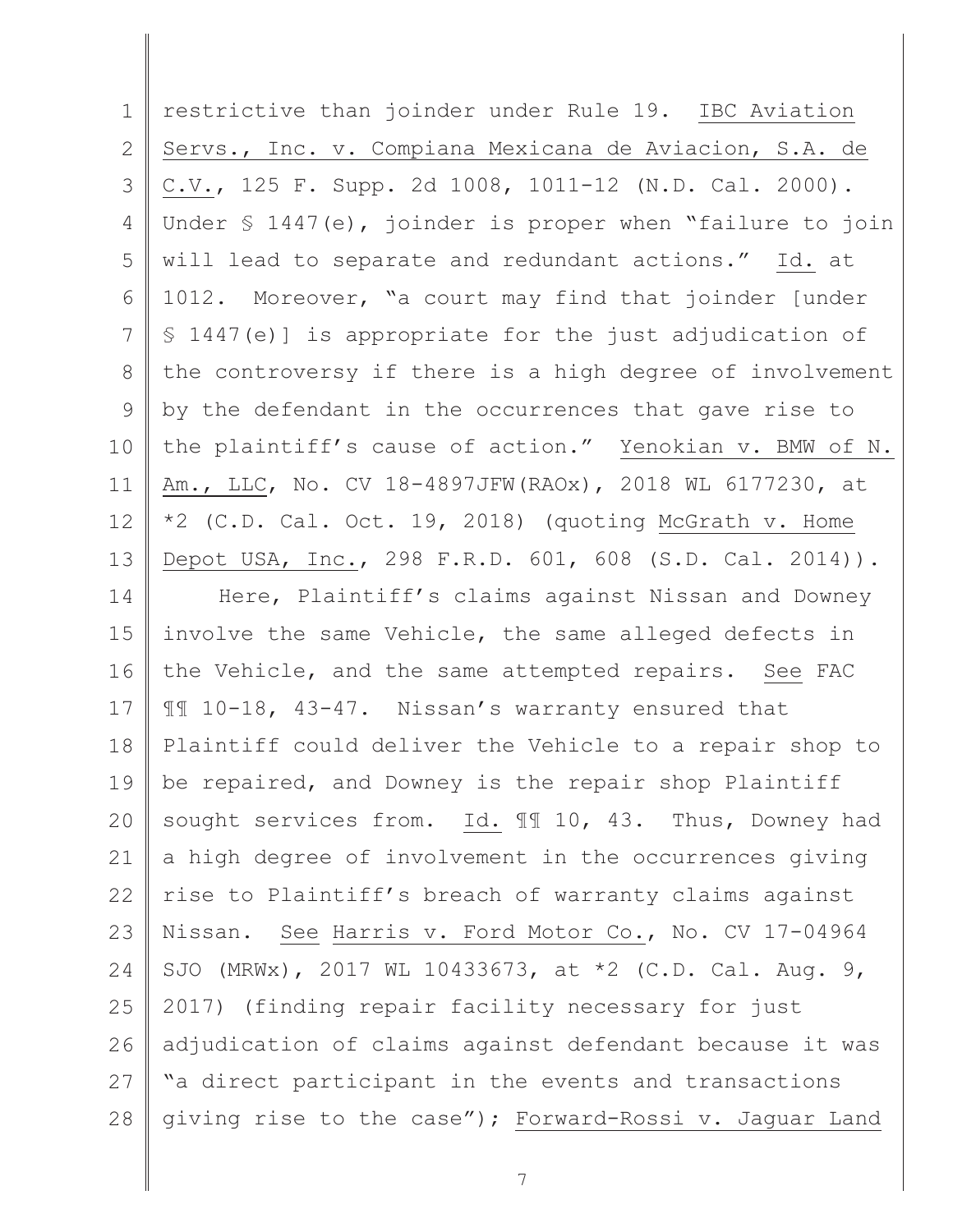1 2 3 4 5 6 7 8  $\mathbb{R}$ Rover N. Am., LLC, No. 2:16-cv-00949-CAS(KSx), 2016 WL 3396925, at \*3 (C.D. Cal. June 13, 2016) (same). Moreover, resolution of Plaintiff's claims against Nissan and Downey will likely require review of many of the same documents and witnesses. See Yenokian, 2018 WL 6177230, at \*2. Denying joinder of Downey here would lead to separate and redundant actions, and this factor therefore weighs in favor of joinder.

9

# b. Statute of Limitations

10 11 12 13 14 15 16 17 18 19 20 21 22 23 If a plaintiff could file an action against the joined defendant in state court, then there is less reason to permit joinder under § 1447(e). See Clinco, 41 F. Supp. 2d at 1083. Under California law, the statute of limitations for a negligent repair claim is three years. Cal. Civ. Proc. Code § 338(c)(1); Sabicer v. Ford Motor Co., 362 F. Supp. 3d 837, 841 (C.D. Cal. 2019). Plaintiff does not specify the date on which the attempted repairs took place, but the statute of limitations could not have run because Plaintiff purchased the Vehicle on May 24, 2020. See FAC ¶ 6. Because Plaintiff would not be time-barred from filing a new action against Downey in state court, this factor weighs against joinder.

24

### c. Unexplained Delay

25 26 27 28 "When determining whether to allow amendment to add a nondiverse party, courts consider whether the amendment was attempted in a timely fashion." Clinco, 41 F. Supp. 2d at 1083. "District courts generally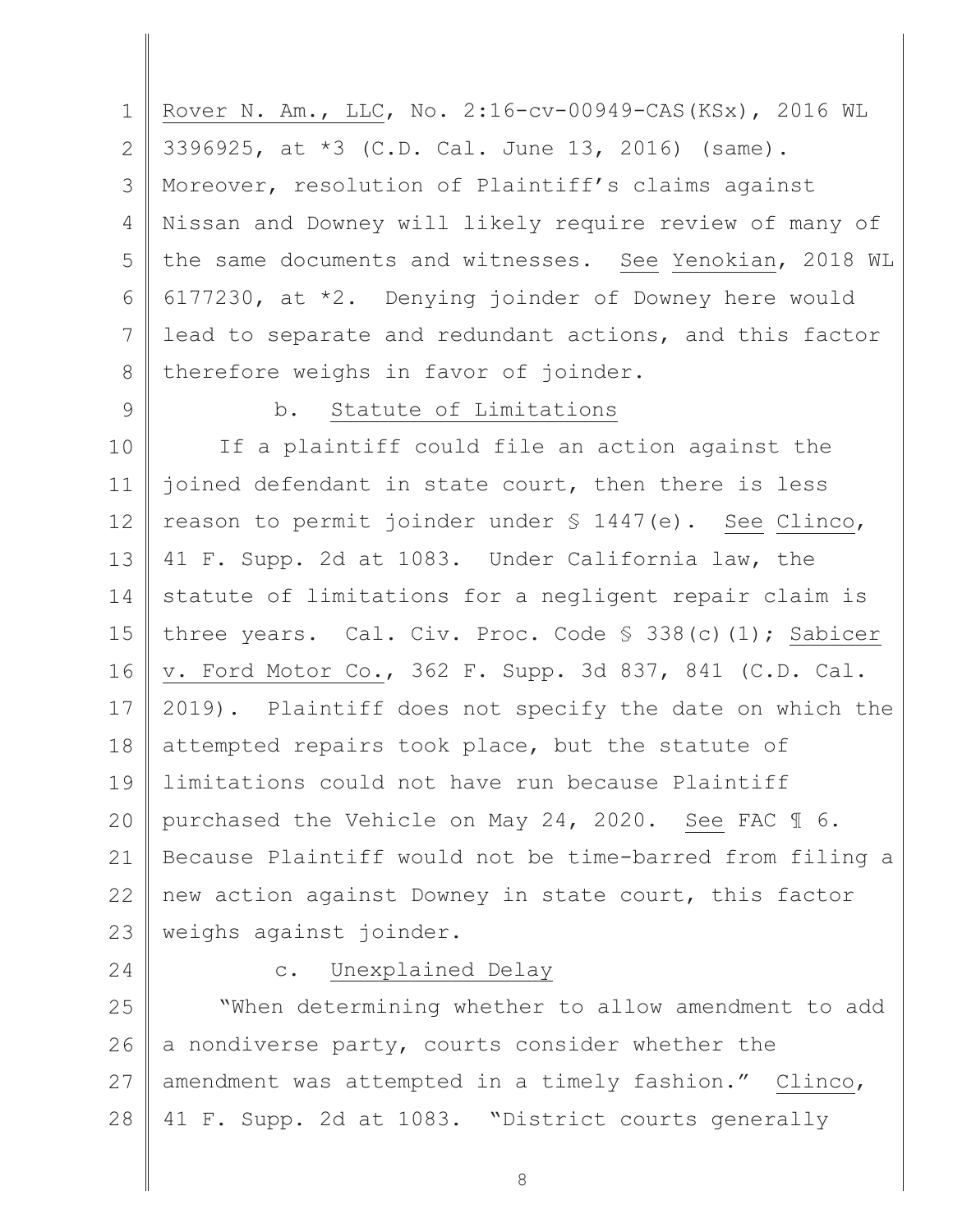1 2 3 4 5 6 7 8 9 10 11 12  $\mathbb{R}$ measure delay from the date of removal to determine whether an unreasonable delay has occurred." Yenokian, 2018 WL 6177230, at \*3. Here, Plaintiff filed the FAC to include a claim against Downey less than three weeks after the case was removed to federal court. Plaintiff's amendment was therefore timely. See Harris, 2017 WL 10433673, at \*2 (finding amendment timely because it was sought less than three weeks after removal); Yenokian, 2018 WL 6177230, at \*3 (finding amendment timely when sought almost three months after removal). This factor therefore favors permitting joinder.

13

# d. Motive for Joinder

14 15 16 17 18 19 20 21 22 A court must look with particular care at a plaintiff's motive for joining a nondiverse defendant to a removed case "when the presence of a new defendant will defeat the court's diversity jurisdiction and will require a remand to state court." Clinco, 41 F. Supp. at 1083. The question of whether joinder is solely intended to defeat jurisdiction is intertwined with an assessment of the strength of the claims against the proposed new defendant. McGrath, 298 F.R.D. at 608.

23 24 25 26 27 28 While it is possible that Plaintiff is motivated to defeat jurisdiction and have the case remanded, it is unlikely that this is Plaintiff's sole motivation. As explained below, the Court finds that Plaintiff's negligent repair claim against Downey is at least facially valid. Moreover, the FAC is substantively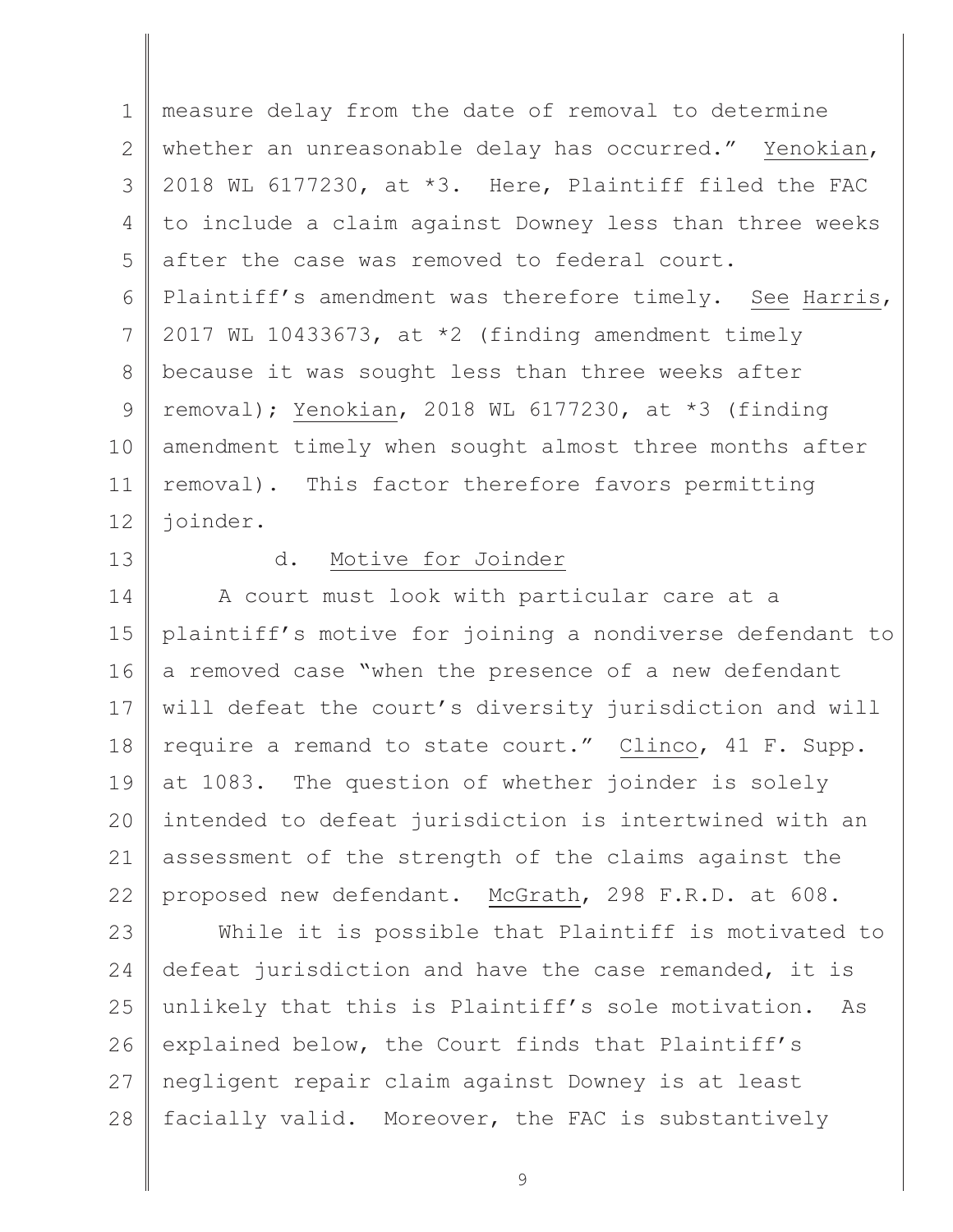1 2 3 4 5 6 7 8 9 10 11 12 13 14 15 16 17 18 19  $\mathbb{R}$ different from Plaintiff's original complaint because the negligent repair claim is distinct from Plaintiff's claims against Nissan. Compare Clinco, 41 F. Supp. at 1083 n.2 (finding improper motive where the original and first amended complaints were "substantially similar"), with Forward-Rossi, 2016 WL 3396925, at \*4 (declining to impute an improper motive to plaintiff where she sought "to add two additional claims that, while relying on many of the same facts, [were] conceptually distinct from her two existing claims under the Song-Beverly Act"). Accordingly, the Court cannot say that Plaintiff's sole motivation in alleging a claim against Downey is to defeat diversity jurisdiction, particularly where Plaintiff is simply exercising the right to amend the complaint "once as a matter of course." See Sabag v. FCA US, LLC, No. 2:16-cv-06639-CAS(RAOx), 2016 WL 6581154, at \*6 (C.D. Cal. Nov. 7, 2016); Fed. R. Civ. P. 15(a)(1). Therefore, the Court finds this factor weighs slightly in favor of permitting joinder.

20

e. Validity of Claim against Downey

21 22 23 24 25 26 27 28 "The existence of a facially legitimate claim against the putative defendant weighs in favor of permitting joinder under § 1447(e)." Forward-Rossi, 2016 WL 3396925, at \*4 (internal quotation marks and citation omitted). A claim is facially legitimate if it "seems valid," which is a lower standard than what is required to survive a motion to dismiss or motion for summary judgment. Sabag, 2016 WL 6581154, at  $*6$ .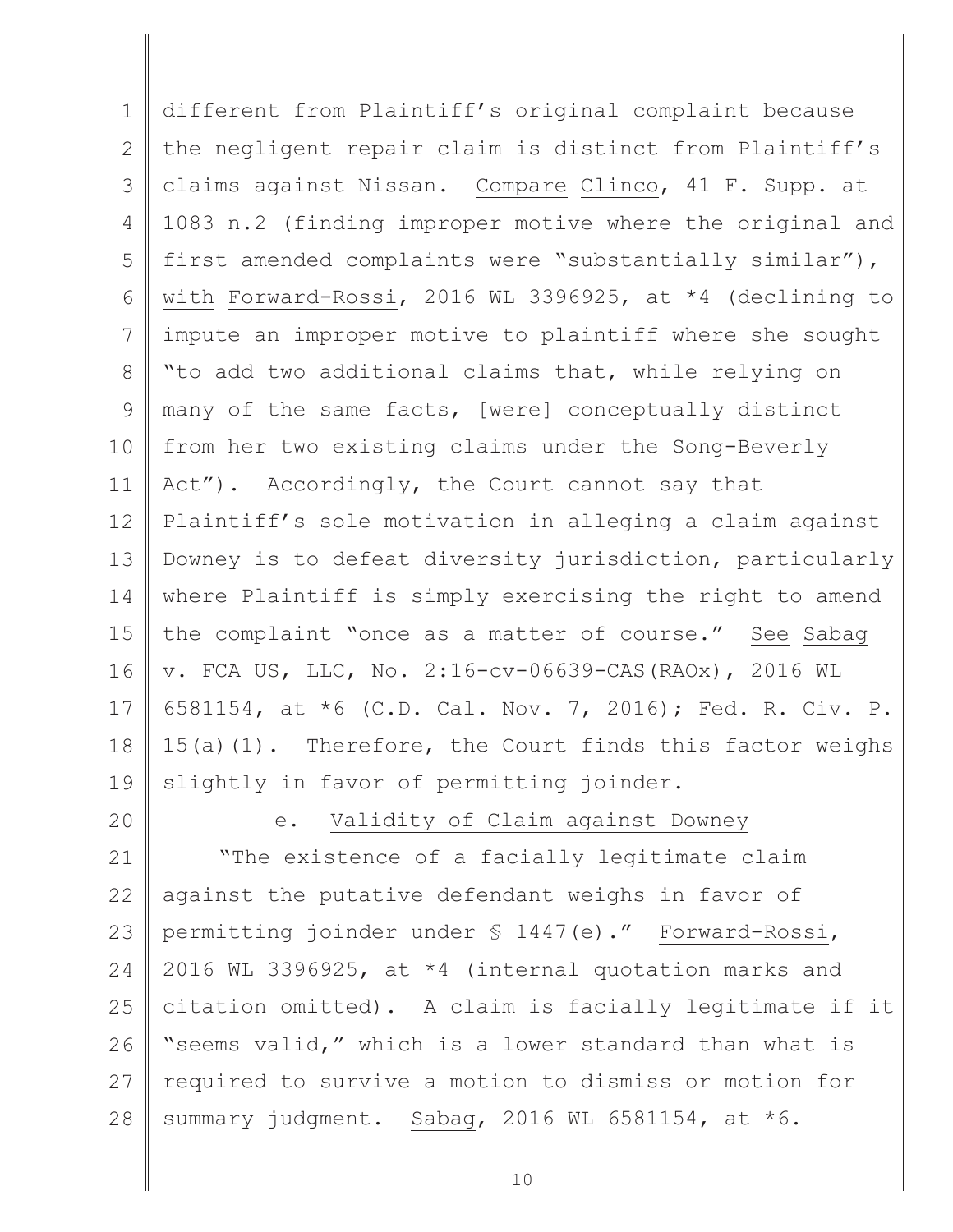1 2 3 4 5 6 7 8 9 10 11 12 13  $\mathbb{R}$ Plaintiff alleges that the Vehicle was delivered to Downey on numerous occasions and that Downey breached its duty to use ordinary skill and care in the storage, preparation, diagnosis, and repair of the Vehicle in accordance with industry standards. FAC ¶¶ 43-45. These allegations establish, at minimum, a facially legitimate claim for negligent repair. See Southwest Forest Indus., Inc. v. Westinghouse Elec. Corp., 422 F.2d 1013, 1018 (9th Cir. 1970) (noting that, generally, "[o]ne who undertakes repairs has a duty arising in tort to do them without negligence"); see also Yenokian, 2018 WL 6177230, at \*4; Forward-Rossi, 2016 WL 3396925, at  $*4.$ 

14

## 2. Remand

15 16 17 18 19 20 21 22 23 On balance, the Clinco factors weigh in favor of permitting joinder under § 1447(e). Because the addition of Downey destroys complete diversity between the parties, this Court no longer has subject matter jurisdiction over this Action. The Court therefore **GRANTS** Plaintiff's Motion to Remand. See 28 U.S.C. § 1447(c) ("If at any time before final judgment it appears that the district court lacks subject matter jurisdiction, the case shall be remanded.").

- 24 25 /// ///
- 26 ///
- 27 ///
- 28 ///